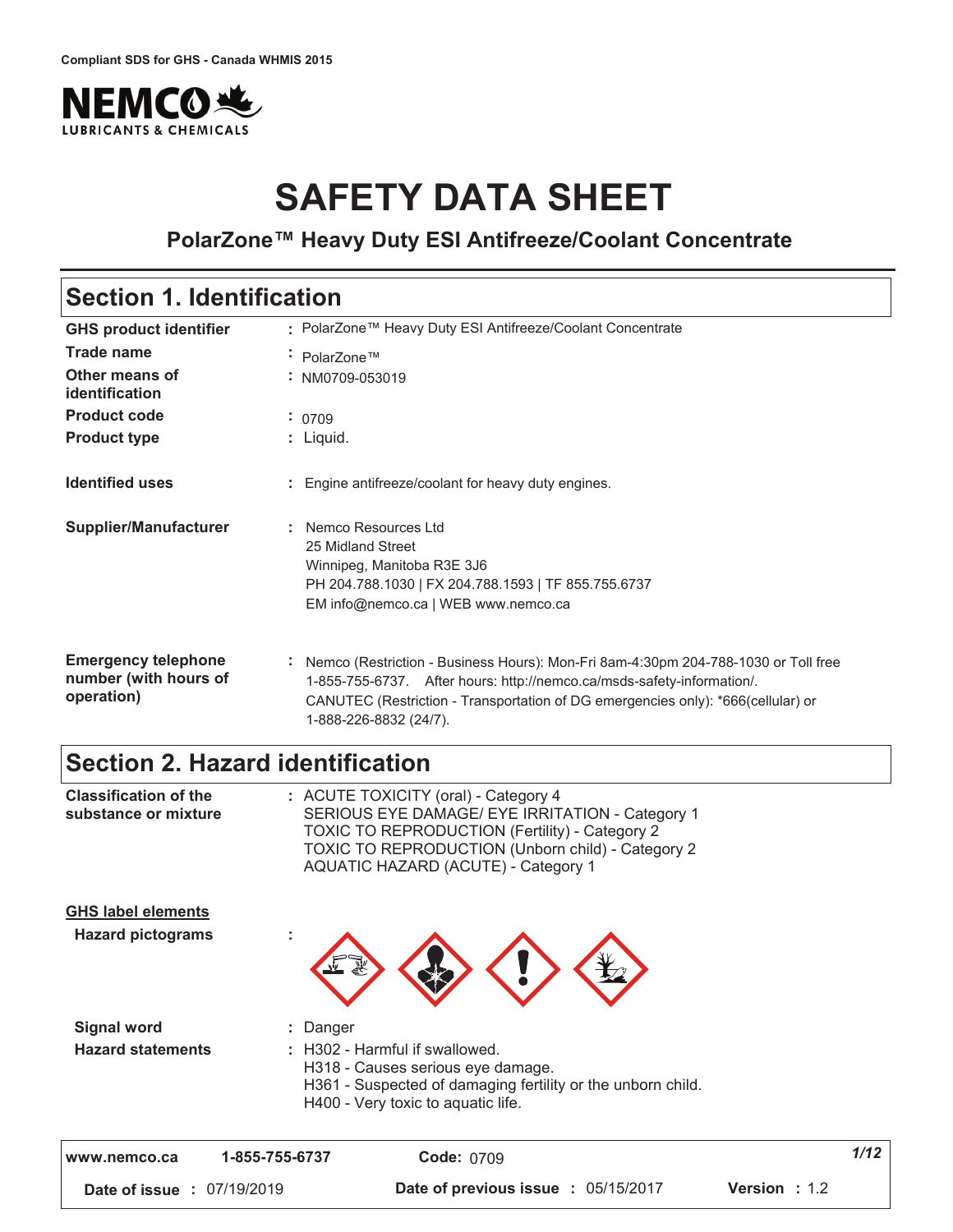

### **Section 2. Hazard identification**

| <b>Precautionary statements</b>                                                             |                                                                                                                                                                                                                                                                                                                                                                                                                              |
|---------------------------------------------------------------------------------------------|------------------------------------------------------------------------------------------------------------------------------------------------------------------------------------------------------------------------------------------------------------------------------------------------------------------------------------------------------------------------------------------------------------------------------|
| <b>Prevention</b>                                                                           | : P201 - Obtain special instructions before use.<br>P202 - Do not handle until all safety precautions have been read and understood.<br>P280 - Wear protective gloves. Wear protective clothing. Wear eye or face<br>protection.<br>P273 - Avoid release to the environment.<br>P270 - Do not eat, drink or smoke when using this product.<br>P264 - Wash hands thoroughly after handling.                                   |
| <b>Response</b>                                                                             | : P391 - Collect spillage.<br>P308 + P313 - IF exposed or concerned: Get medical attention.<br>P301 + P312 + P330 - IF SWALLOWED: Call a POISON CENTER or physician if<br>you feel unwell. Rinse mouth.<br>P305 + P351 + P338 + P310 - IF IN EYES: Rinse cautiously with water for several<br>minutes. Remove contact lenses, if present and easy to do. Continue rinsing.<br>Immediately call a POISON CENTER or physician. |
| <b>Storage</b>                                                                              | $:$ P405 - Store locked up.                                                                                                                                                                                                                                                                                                                                                                                                  |
| <b>Disposal</b>                                                                             | : P501 - Dispose of contents and container in accordance with all local, regional,<br>national and international regulations.                                                                                                                                                                                                                                                                                                |
| Other hazards which do not : None known.<br>result in classification/<br><b>HHNOC/PHNOC</b> |                                                                                                                                                                                                                                                                                                                                                                                                                              |

### Section 3. Composition/information on ingredients

| Substance/mixture                | : Mixture       |
|----------------------------------|-----------------|
| Other means of<br>identification | : NM0709-053019 |

#### **CAS number/other identifiers**

| <b>CAS number</b>                                          | : Not applicable. |                                    |                                    |  |  |
|------------------------------------------------------------|-------------------|------------------------------------|------------------------------------|--|--|
| <b>Product code</b>                                        | 0709              |                                    |                                    |  |  |
| Ingredient name                                            |                   | $\%$ (w/w)                         | <b>CAS</b> number                  |  |  |
| Ethanediol<br>Potassium 2-ethylhexanoate<br>Sodium nitrite |                   | $80 - 100$<br>$1 - 5$<br>$0.1 - 7$ | 107-21-1<br>3164-85-0<br>7632-00-0 |  |  |

The exact percentage (concentration) in the composition has been withheld as a trade secret in accordance with the amended HPR as of April 2018.

There are no additional ingredients present which, within the current knowledge of the supplier and in the concentrations applicable, are classified as hazardous to health or the environment and hence require reporting in this section.

Occupational exposure limits, if available, are listed in Section 8.

### **Section 4. First-aid measures**

#### **Description of necessary first aid measures**

Eye contact

: Get medical attention immediately. Call a poison center or physician. Immediately flush eyes with plenty of water, occasionally lifting the upper and lower eyelids. Check for and remove any contact lenses. Continue to rinse for at least 20 minutes. Chemical burns must be treated promptly by a physician.

Date of issue : 07/19/2019

Date of previous issue : 05/15/2017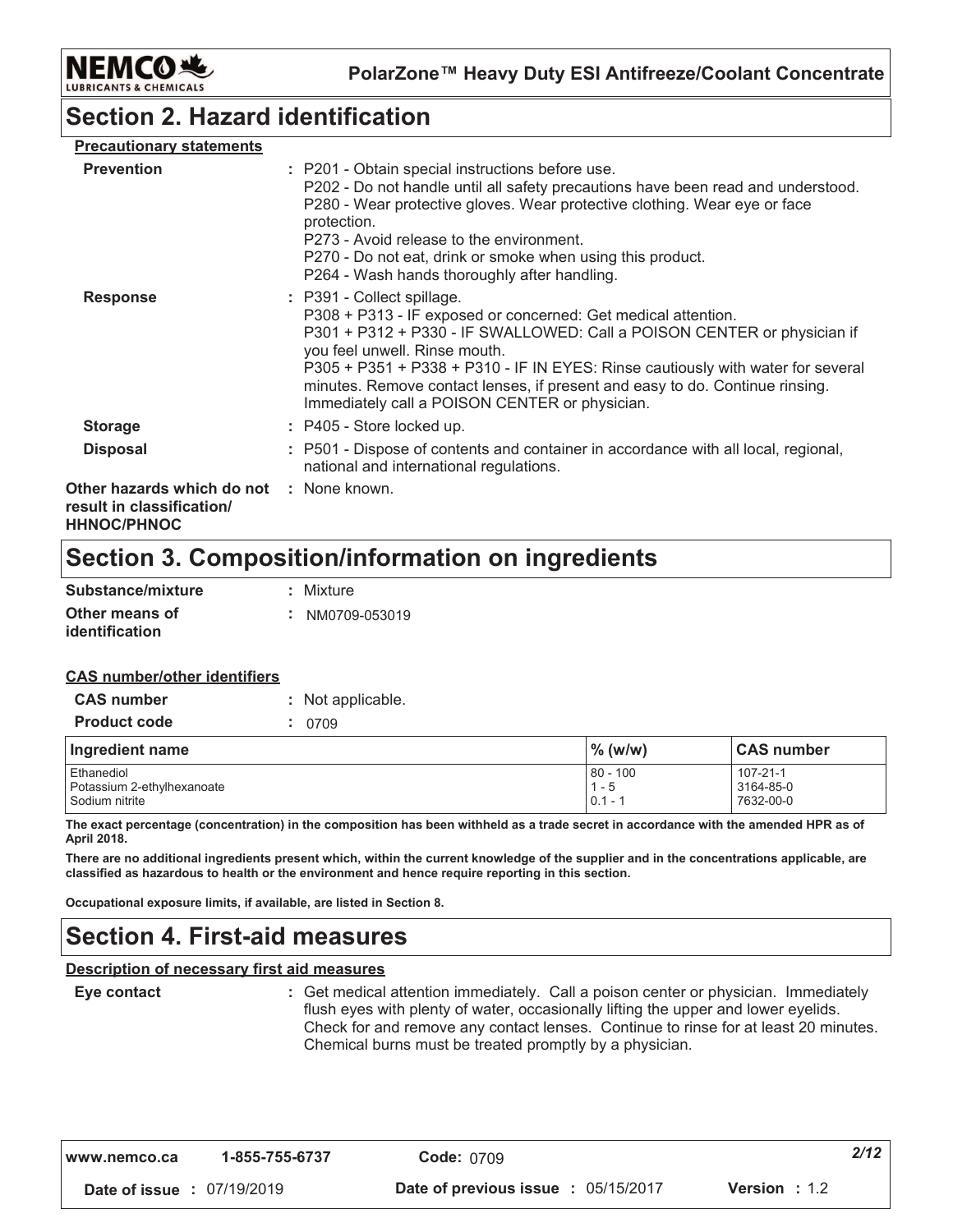

### **Section 4. First-aid measures**

| <b>Inhalation</b>   | : Get medical attention immediately. Call a poison center or physician. Remove<br>victim to fresh air and keep at rest in a position comfortable for breathing. If it is<br>suspected that fumes are still present, the rescuer should wear an appropriate mask<br>or self-contained breathing apparatus. If not breathing, if breathing is irregular or if<br>respiratory arrest occurs, provide artificial respiration or oxygen by trained personnel.<br>It may be dangerous to the person providing aid to give mouth-to-mouth<br>resuscitation. If unconscious, place in recovery position and get medical attention<br>immediately. Maintain an open airway. Loosen tight clothing such as a collar, tie,<br>belt or waistband.                                                                                                                                                  |
|---------------------|----------------------------------------------------------------------------------------------------------------------------------------------------------------------------------------------------------------------------------------------------------------------------------------------------------------------------------------------------------------------------------------------------------------------------------------------------------------------------------------------------------------------------------------------------------------------------------------------------------------------------------------------------------------------------------------------------------------------------------------------------------------------------------------------------------------------------------------------------------------------------------------|
| <b>Skin contact</b> | : Get medical attention immediately. Call a poison center or physician. Flush<br>contaminated skin with plenty of water. Wash contaminated clothing thoroughly with<br>water before removing it, or wear gloves. Continue to rinse for at least 20 minutes.<br>Chemical burns must be treated promptly by a physician. Wash clothing before<br>reuse. Clean shoes thoroughly before reuse.                                                                                                                                                                                                                                                                                                                                                                                                                                                                                             |
| Ingestion           | : Get medical attention immediately. Call a poison center or physician. Wash out<br>mouth with water. Remove dentures if any. Remove victim to fresh air and keep at<br>rest in a position comfortable for breathing. If material has been swallowed and the<br>exposed person is conscious, give small quantities of water to drink. Stop if the<br>exposed person feels sick as vomiting may be dangerous. Do not induce vomiting<br>unless directed to do so by medical personnel. If vomiting occurs, the head should<br>be kept low so that vomit does not enter the lungs. Chemical burns must be treated<br>promptly by a physician. Never give anything by mouth to an unconscious person.<br>If unconscious, place in recovery position and get medical attention immediately.<br>Maintain an open airway. Loosen tight clothing such as a collar, tie, belt or<br>waistband. |

#### <u>**<u>Most important symptoms/effects, acute and delayed</u>**</u>

| <b>Potential acute health effects</b> |                                                                                                                                                                                      |
|---------------------------------------|--------------------------------------------------------------------------------------------------------------------------------------------------------------------------------------|
| Eye contact                           | Causes serious eye damage.                                                                                                                                                           |
| Inhalation                            | No known significant effects or critical hazards.                                                                                                                                    |
| <b>Skin contact</b>                   | No known significant effects or critical hazards.                                                                                                                                    |
| Ingestion                             | : Harmful if swallowed.                                                                                                                                                              |
| Over-exposure signs/symptoms          |                                                                                                                                                                                      |
| Eye contact                           | : Adverse symptoms may include the following:<br>pain<br>watering<br>redness                                                                                                         |
| <b>Inhalation</b>                     | : Adverse symptoms may include the following:<br>reduced fetal weight<br>increase in fetal deaths<br>skeletal malformations                                                          |
| <b>Skin contact</b>                   | : Adverse symptoms may include the following:<br>pain or irritation<br>redness<br>blistering may occur<br>reduced fetal weight<br>increase in fetal deaths<br>skeletal malformations |

| www.nemco.ca                      | 1-855-755-6737 | <b>Code: 0709</b>                   | 3/12                   |  |
|-----------------------------------|----------------|-------------------------------------|------------------------|--|
| <b>Date of issue : 07/19/2019</b> |                | Date of previous issue : 05/15/2017 | <b>Version</b> : $1.2$ |  |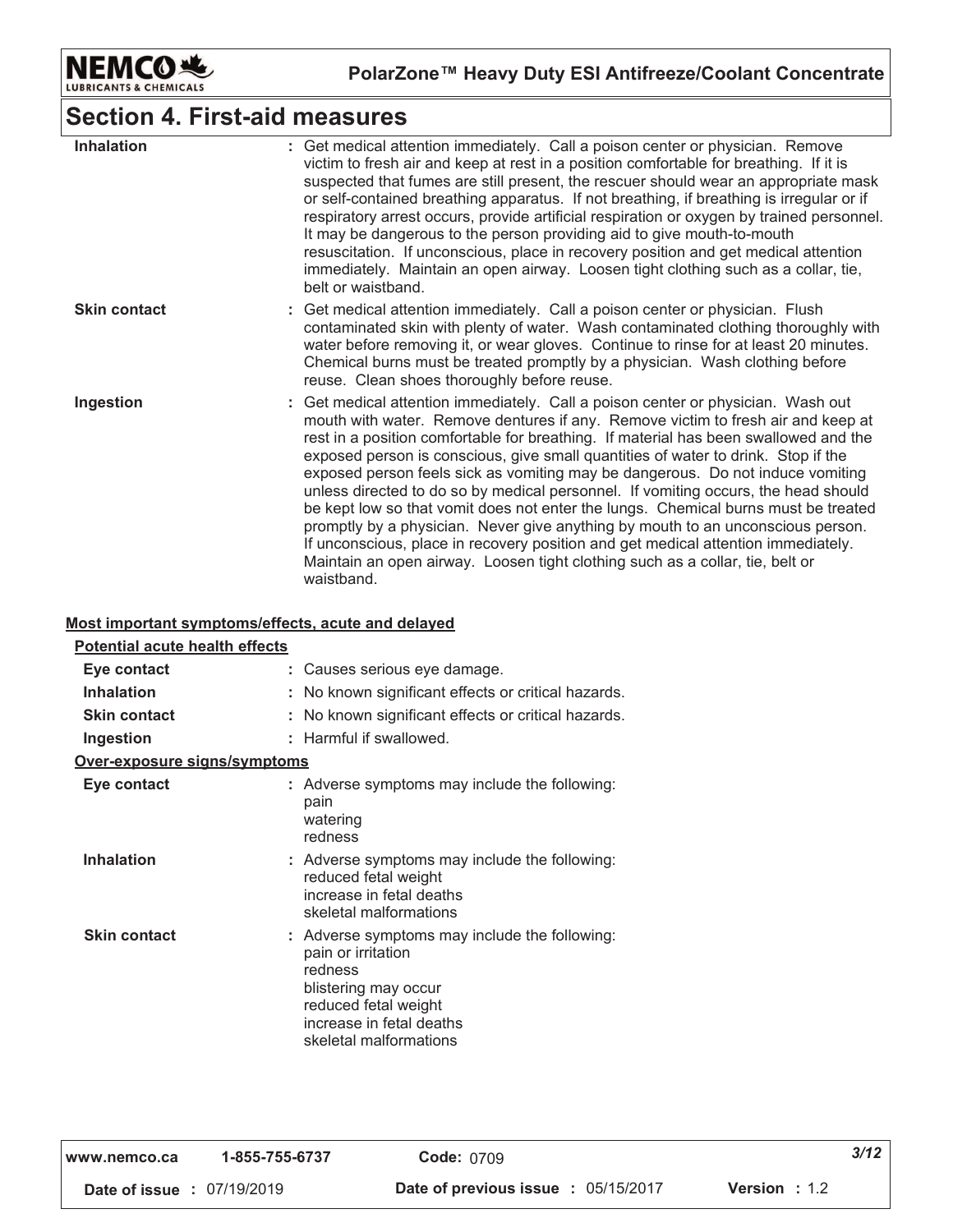

### **Section 4. First-aid measures**

| Ingestion                         | : Adverse symptoms may include the following:<br>stomach pains<br>reduced fetal weight<br>increase in fetal deaths<br>skeletal malformations                                                                                                                                                                                                                                                                    |  |
|-----------------------------------|-----------------------------------------------------------------------------------------------------------------------------------------------------------------------------------------------------------------------------------------------------------------------------------------------------------------------------------------------------------------------------------------------------------------|--|
|                                   | Indication of immediate medical attention and special treatment needed, if necessary                                                                                                                                                                                                                                                                                                                            |  |
| Notes to physician                | : Treat symptomatically. Contact poison treatment specialist immediately if large<br>quantities have been ingested or inhaled.                                                                                                                                                                                                                                                                                  |  |
| <b>Specific treatments</b>        | : No specific treatment.                                                                                                                                                                                                                                                                                                                                                                                        |  |
| <b>Protection of first-aiders</b> | : No action shall be taken involving any personal risk or without suitable training. If it<br>is suspected that fumes are still present, the rescuer should wear an appropriate<br>mask or self-contained breathing apparatus. It may be dangerous to the person<br>providing aid to give mouth-to-mouth resuscitation. Wash contaminated clothing<br>thoroughly with water before removing it, or wear gloves. |  |

See toxicological information (Section 11)

#### **Section 5. Fire-fighting measures Hazardous thermal Specific hazards arising** from the chemical : Decomposition products may include the following materials: : This material is very toxic to aquatic life. Fire water contaminated with this material must be contained and prevented from being discharged to any waterway, sewer or drain. : Use an extinguishing agent suitable for the surrounding fire. <u>Extinguishing media</u> : None known. **Suitable extinguishing** media Unsuitable extinguishing media

| HALAHUUUS LIIGHIIAI<br>decomposition products            | . Decomposition products may include the following materials.<br>carbon dioxide<br>carbon monoxide<br>metal oxide/oxides                                                                            |  |  |
|----------------------------------------------------------|-----------------------------------------------------------------------------------------------------------------------------------------------------------------------------------------------------|--|--|
| <b>Special protective actions</b><br>for fire-fighters   | : Promptly isolate the scene by removing all persons from the vicinity of the incident if<br>there is a fire. No action shall be taken involving any personal risk or without<br>suitable training. |  |  |
| <b>Special protective</b><br>equipment for fire-fighters | : Fire-fighters should wear appropriate protective equipment and self-contained<br>breathing apparatus (SCBA) with a full face-piece operated in positive pressure<br>mode.                         |  |  |

### **Section 6. Accidental release measures**

#### <u>**<u>Personal precautions, protective equipment and emergency procedures</u>**</u>

| For non-emergency<br>personnel    |                | : No action shall be taken involving any personal risk or without suitable training.<br>Evacuate surrounding areas. Keep unnecessary and unprotected personnel from<br>entering. Do not touch or walk through spilled material. Do not breathe vapor or<br>mist. Provide adequate ventilation. Wear appropriate respirator when ventilation is<br>inadequate. Put on appropriate personal protective equipment. |                      |  |
|-----------------------------------|----------------|-----------------------------------------------------------------------------------------------------------------------------------------------------------------------------------------------------------------------------------------------------------------------------------------------------------------------------------------------------------------------------------------------------------------|----------------------|--|
| For emergency responders          |                | If specialized clothing is required to deal with the spillage, take note of any<br>information in Section 8 on suitable and unsuitable materials. See also the<br>information in "For non-emergency personnel".                                                                                                                                                                                                 |                      |  |
| www.nemco.ca                      | 1-855-755-6737 | <b>Code: 0709</b>                                                                                                                                                                                                                                                                                                                                                                                               | 4/12                 |  |
| <b>Date of issue : 07/19/2019</b> |                | Date of previous issue : 05/15/2017                                                                                                                                                                                                                                                                                                                                                                             | <b>Version</b> : 1.2 |  |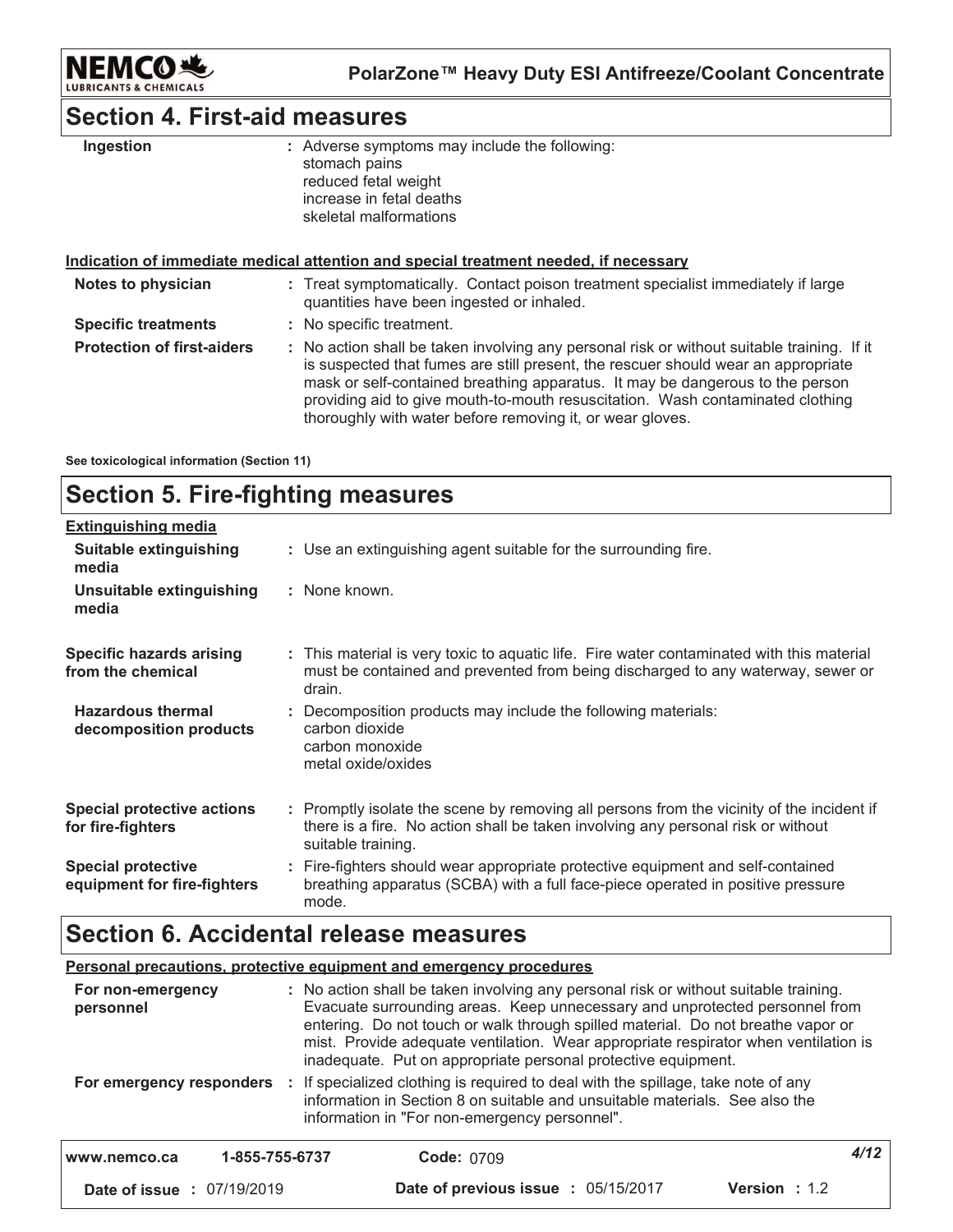

### **Section 6. Accidental release measures**

| <b>Environmental precautions</b>                             | : Avoid dispersal of spilled material and runoff and contact with soil, waterways,<br>drains and sewers. Inform the relevant authorities if the product has caused<br>environmental pollution (sewers, waterways, soil or air). Water polluting material.<br>May be harmful to the environment if released in large quantities. Collect spillage.                                                                                                                                                                                                                                                                                                                                                               |
|--------------------------------------------------------------|-----------------------------------------------------------------------------------------------------------------------------------------------------------------------------------------------------------------------------------------------------------------------------------------------------------------------------------------------------------------------------------------------------------------------------------------------------------------------------------------------------------------------------------------------------------------------------------------------------------------------------------------------------------------------------------------------------------------|
| <u>Methods and materials for containment and cleaning up</u> |                                                                                                                                                                                                                                                                                                                                                                                                                                                                                                                                                                                                                                                                                                                 |
| <b>Spill</b>                                                 | : Stop leak if without risk. Move containers from spill area. Approach release from<br>upwind. Prevent entry into sewers, water courses, basements or confined areas.<br>Wash spillages into an effluent treatment plant or proceed as follows. Contain and<br>collect spillage with non-combustible, absorbent material e.g. sand, earth,<br>vermiculite or diatomaceous earth and place in container for disposal according to<br>local regulations (see Section 13). Dispose of via a licensed waste disposal<br>contractor. Contaminated absorbent material may pose the same hazard as the<br>spilled product. Note: see Section 1 for emergency contact information and Section<br>13 for waste disposal. |
|                                                              | وموعيها والموزور بموزاله وروايا                                                                                                                                                                                                                                                                                                                                                                                                                                                                                                                                                                                                                                                                                 |

### **Section 7. Handling and storage**

#### **ive measures :** Put on appropriate personal protective equipment (see Section 8). Avoid exposure obtain special instructions before use. Avoid exposure during pregnancy. Do not handle until all safety precautions have been read and understood. Do not get in eyes or on skin or clothing. Do not breathe vapor or mist. Do not ingest. Avoid release to the environment. If during normal use the material presents a respiratory hazard, use only with adequate ventilation or wear appropriate respirator. Keep in the original container or an approved alternative made from a compatible material, kept tightly closed when not in use. Empty containers retain product residue and can be hazardous. Do not reuse container. <u>**Precautions for safe handling**</u>

| Advice on general    | : Eating, drinking and smoking should be prohibited in areas where this material is         |
|----------------------|---------------------------------------------------------------------------------------------|
| occupational hygiene | handled, stored and processed. Workers should wash hands and face before eating,            |
|                      | drinking and smoking. See also Section 8 for additional information on hygiene<br>measures. |

#### **Conditions for safe storage,** : Store in accordance with local regulations. Store in original container protected from **including any incompatibilities** direct sunlight in a dry, cool and well-ventilated area, away from incompatible materials (see Section 10) and food and drink. Store locked up. Keep container tightly closed and sealed until ready for use. Containers that have been opened must be carefully resealed and kept upright to prevent leakage. Do not store in unlabeled containers. Use appropriate containment to avoid environmental contamination. See Section 10 for incompatible materials before handling or use.

| www.nemco.ca |  | 1-855-755-6737 |
|--------------|--|----------------|
|--------------|--|----------------|

 **#** 0:"\$9"'0\$< 

**Date of previous issue : 05/15/2017 Version : 1.2**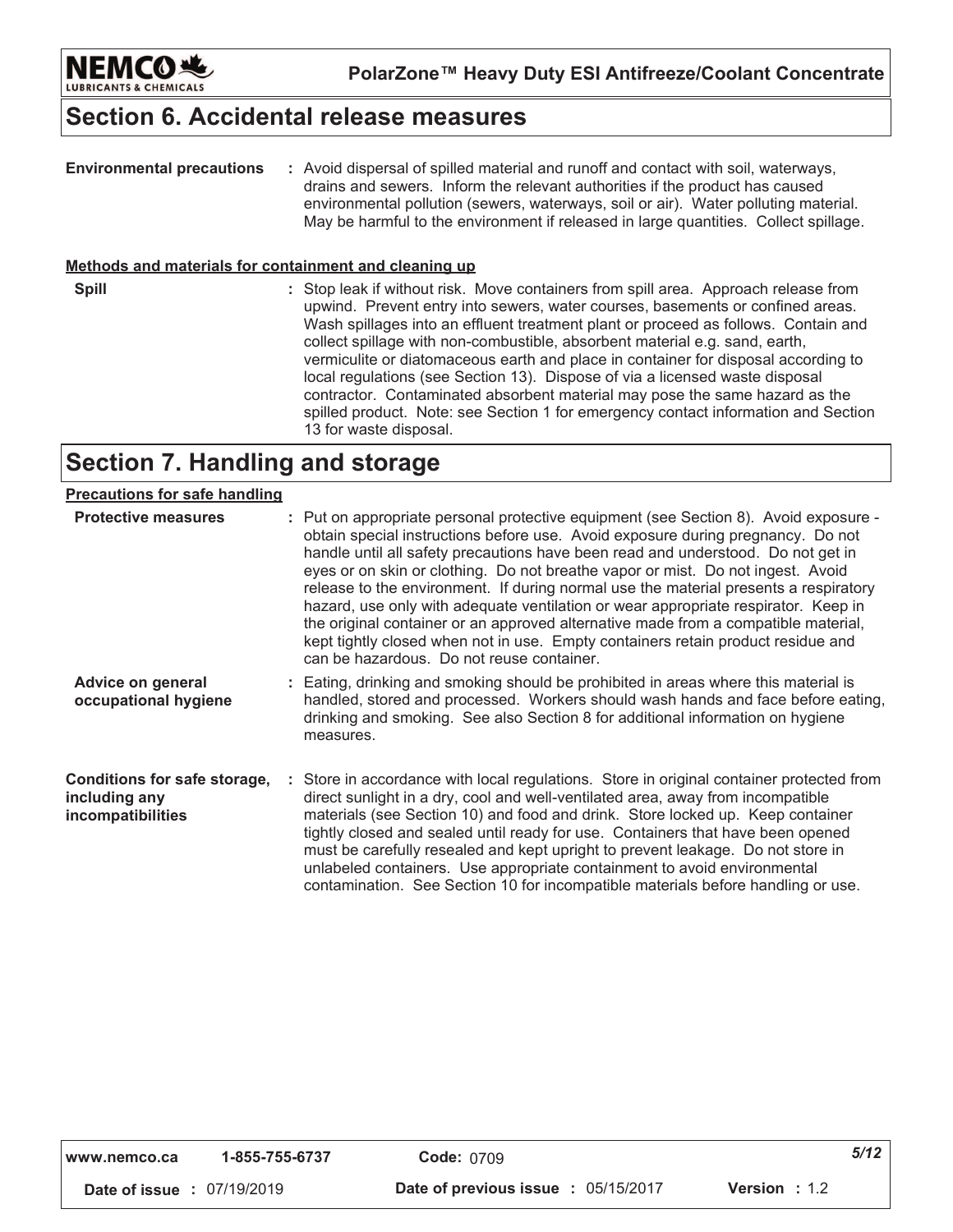

## Section 8. Exposure controls/personal protection

### **Control parameters**

### Occupational exposure limits

| Ingredient name                            | <b>Exposure limits</b>                                                                                                                                                                                                                                                                                                                                                                                                                                                                                                                                                                                                                                                 |
|--------------------------------------------|------------------------------------------------------------------------------------------------------------------------------------------------------------------------------------------------------------------------------------------------------------------------------------------------------------------------------------------------------------------------------------------------------------------------------------------------------------------------------------------------------------------------------------------------------------------------------------------------------------------------------------------------------------------------|
| Ethanediol                                 | CA Ontario Provincial (Canada, 1/2018).<br>C: 100 mg/m <sup>3</sup> Form: Aerosol only<br>CA British Columbia Provincial (Canada, 7/2018).<br>C: 100 mg/m <sup>3</sup> Form: Aerosol.<br>TWA: 10 mg/m <sup>3</sup> 8 hours. Form: Particulate.<br>STEL: 20 mg/m <sup>3</sup> 15 minutes. Form: Particulate.<br>C: 50 ppm Form: Vapor<br>CA Saskatchewan Provincial (Canada, 7/2013).<br>CEIL: 100 mg/m <sup>3</sup> Form: Aerosol.<br>CA Quebec Provincial (Canada, 1/2014).<br>STEV: 50 ppm 15 minutes. Form: Vapor and mist<br>STEV: 127 mg/m <sup>3</sup> 15 minutes. Form: Vapor and mist<br>CA Alberta Provincial (Canada, 6/2018).<br>$C: 100$ mg/m <sup>3</sup> |
| <b>Appropriate engineering</b><br>controls | : If user operations generate dust, fumes, gas, vapor or mist, use process enclosures,<br>local exhaust ventilation or other engineering controls to keep worker exposure to<br>airborne contaminants below any recommended or statutory limits.                                                                                                                                                                                                                                                                                                                                                                                                                       |
| <b>Environmental exposure</b><br>controls  | : Emissions from ventilation or work process equipment should be checked to ensure<br>they comply with the requirements of environmental protection legislation.                                                                                                                                                                                                                                                                                                                                                                                                                                                                                                       |
| <b>Individual protection measures</b>      |                                                                                                                                                                                                                                                                                                                                                                                                                                                                                                                                                                                                                                                                        |
| <b>Hygiene measures</b>                    | : Wash hands, forearms and face thoroughly after handling chemical products, before<br>eating, smoking and using the lavatory and at the end of the working period.<br>Appropriate techniques should be used to remove potentially contaminated clothing.<br>Wash contaminated clothing before reusing. Ensure that eyewash stations and<br>safety showers are close to the workstation location.                                                                                                                                                                                                                                                                      |
| <b>Eye/face protection</b>                 | : Safety eyewear complying with an approved standard should be used when a risk<br>assessment indicates this is necessary to avoid exposure to liquid splashes, mists,<br>gases or dusts. If contact is possible, the following protection should be worn,<br>unless the assessment indicates a higher degree of protection: chemical splash<br>goggles and/or face shield. If inhalation hazards exist, a full-face respirator may be<br>required instead.                                                                                                                                                                                                            |
| <b>Skin protection</b>                     |                                                                                                                                                                                                                                                                                                                                                                                                                                                                                                                                                                                                                                                                        |
| <b>Hand protection</b>                     | : Chemical-resistant, impervious gloves complying with an approved standard should<br>be worn at all times when handling chemical products if a risk assessment indicates<br>this is necessary. Considering the parameters specified by the glove manufacturer,<br>check during use that the gloves are still retaining their protective properties. It<br>should be noted that the time to breakthrough for any glove material may be<br>different for different glove manufacturers. In the case of mixtures, consisting of<br>several substances, the protection time of the gloves cannot be accurately<br>estimated.                                              |
| <b>Body protection</b>                     | : Personal protective equipment for the body should be selected based on the task<br>being performed and the risks involved and should be approved by a specialist<br>before handling this product.                                                                                                                                                                                                                                                                                                                                                                                                                                                                    |
| Other skin protection                      | : Appropriate footwear and any additional skin protection measures should be<br>selected based on the task being performed and the risks involved and should be<br>approved by a specialist before handling this product.                                                                                                                                                                                                                                                                                                                                                                                                                                              |
| <b>Respiratory protection</b>              | : Based on the hazard and potential for exposure, select a respirator that meets the<br>appropriate standard or certification. Respirators must be used according to a<br>respiratory protection program to ensure proper fitting, training, and other important<br>aspects of use.                                                                                                                                                                                                                                                                                                                                                                                    |
| www.nemco.ca                               | 6/12<br>Code: 0709<br>1-855-755-6737                                                                                                                                                                                                                                                                                                                                                                                                                                                                                                                                                                                                                                   |
| Date of issue : 07/19/2019                 | Date of previous issue : 05/15/2017<br>Version : 1.2                                                                                                                                                                                                                                                                                                                                                                                                                                                                                                                                                                                                                   |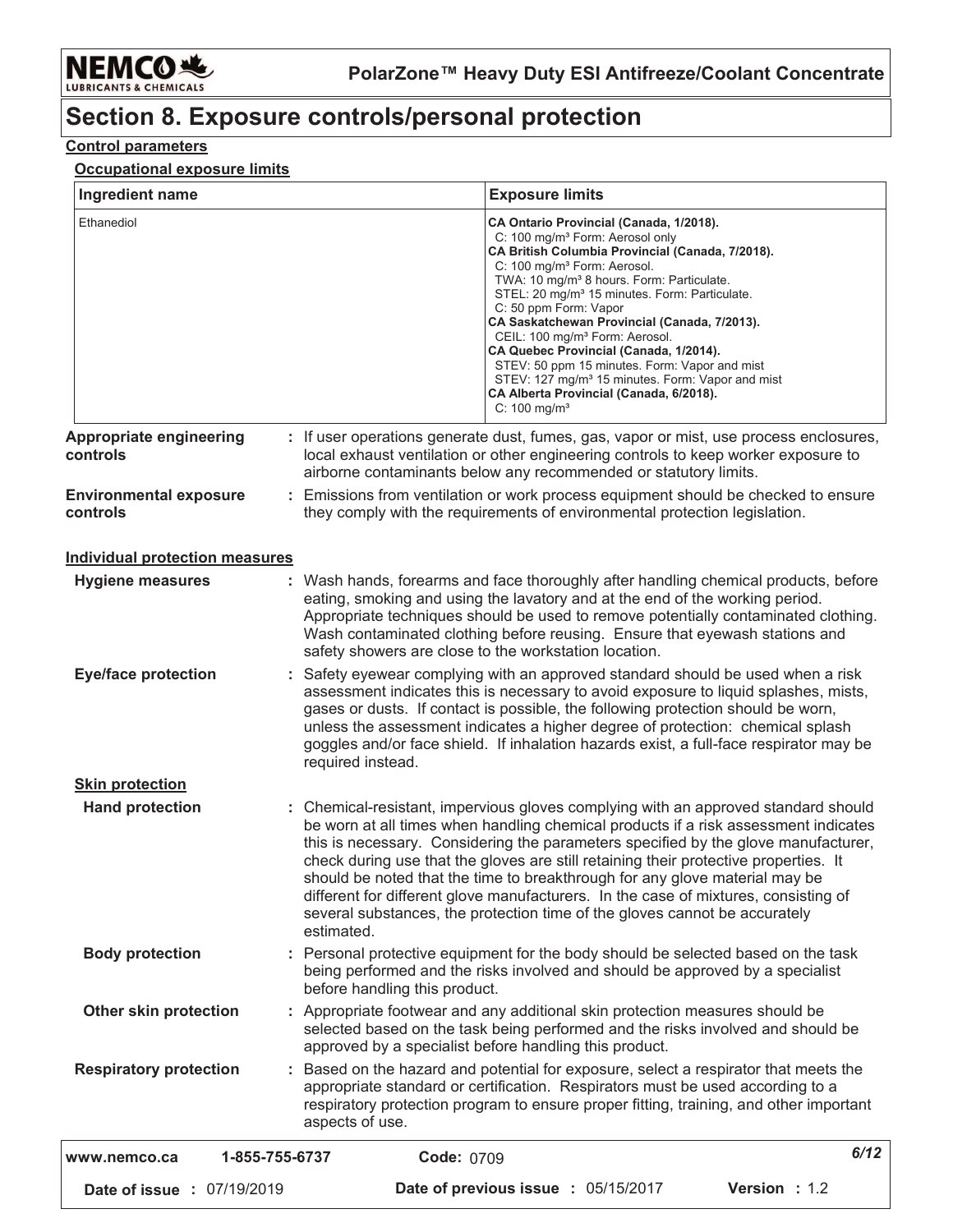

### **Section 9. Physical and chemical properties**

#### **Appearance**

| <b>Physical state</b>                             |   | Liquid. [Clear.]                       |
|---------------------------------------------------|---|----------------------------------------|
| Color                                             |   | Red.                                   |
| Odor                                              |   | Mild.                                  |
| Odor threshold                                    |   | Not available.                         |
| рH                                                |   | $8.0 - 9.4$                            |
| <b>Freezing point</b>                             |   | : -15°C (5°F)                          |
| <b>Boiling point</b>                              |   | 173.9°C (345°F)                        |
| <b>Flash point</b>                                |   | Closed cup: 111°C (231.8°F)            |
| <b>Evaporation rate</b>                           |   | Not available.                         |
| Flammability (solid, gas)                         |   | Not flammable.                         |
| Lower and upper explosive<br>(flammable) limits   |   | : Not available.                       |
| Vapor pressure                                    |   | Not available.                         |
| <b>Vapor density</b>                              |   | Not available.                         |
| <b>Relative density</b>                           |   | 1.114                                  |
| <b>Solubility</b>                                 | t | Soluble in water.                      |
| <b>Partition coefficient: n-</b><br>octanol/water |   | Not available.                         |
| <b>Auto-ignition temperature</b>                  |   | : $398^{\circ}$ C (748.4 $^{\circ}$ F) |
| <b>Decomposition temperature</b>                  |   | Not available.                         |
| <b>Viscosity</b>                                  |   | Not available.                         |

## Section 10. Stability and reactivity

| <b>Reactivity</b>                            | : No specific test data related to reactivity available for this product or its ingredients.              |
|----------------------------------------------|-----------------------------------------------------------------------------------------------------------|
| <b>Chemical stability</b>                    | : The product is stable.                                                                                  |
| <b>Possibility of hazardous</b><br>reactions | : Under normal conditions of storage and use, hazardous reactions will not occur.                         |
| <b>Conditions to avoid</b>                   | : No specific data.                                                                                       |
| Incompatible materials                       | : Reactive or incompatible with the following materials: oxidizing materials and strong<br>acids.         |
| <b>Hazardous decomposition</b><br>products   | : Under normal conditions of storage and use, hazardous decomposition products<br>should not be produced. |

| www.nemco.ca                      | 1-855-755-6737 | <b>Code: 0709</b>                        |                        | 7/12 |
|-----------------------------------|----------------|------------------------------------------|------------------------|------|
| <b>Date of issue : 07/19/2019</b> |                | Date of previous issue $\div$ 05/15/2017 | <b>Version</b> : $1.2$ |      |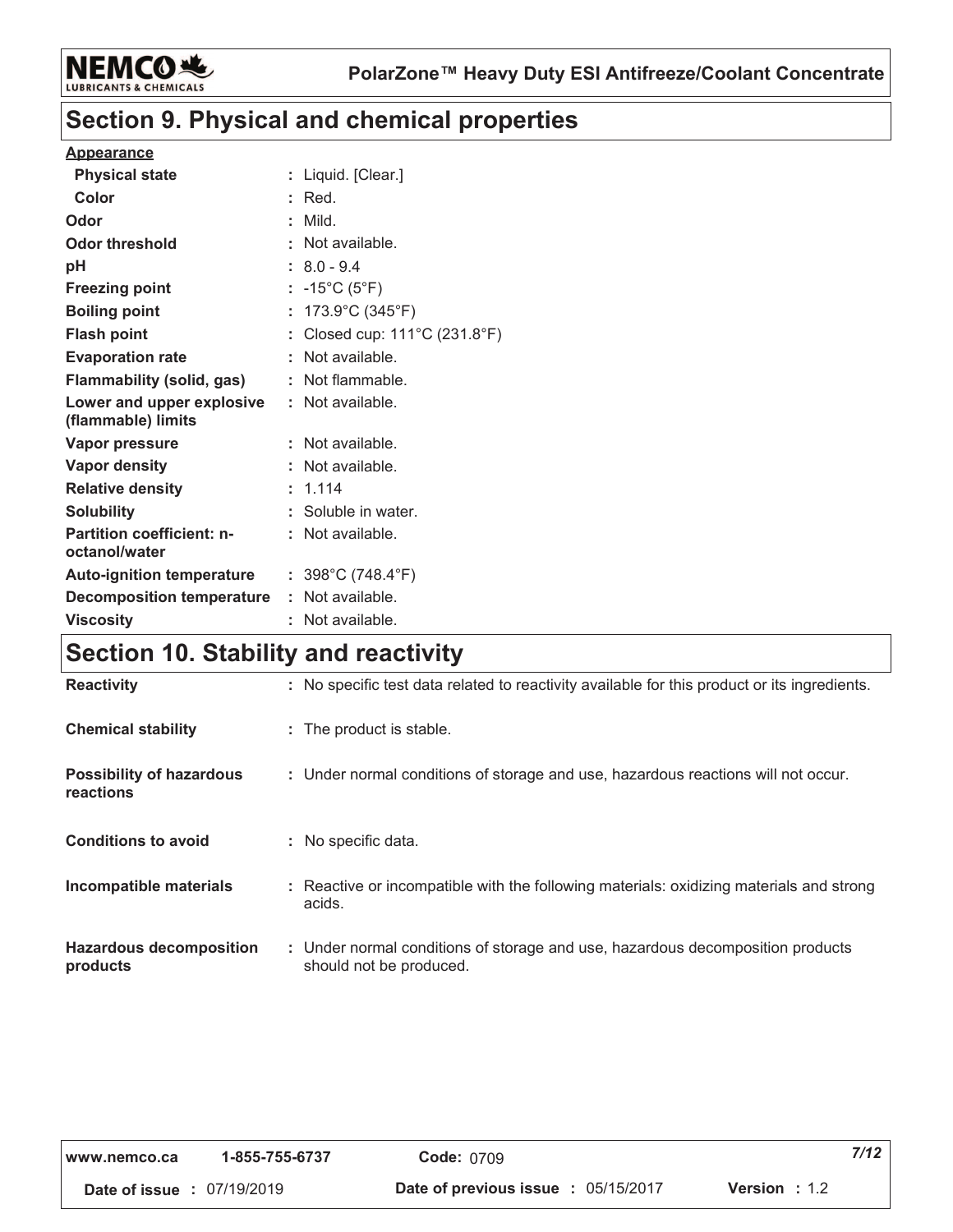

### **Section 11. Toxicological information**

#### Information on toxicological effects

#### **Acute toxicity**

| <b>Product/ingredient name</b> | <b>∣Result</b> | Species | <b>Dose</b> | <b>Exposure</b> |
|--------------------------------|----------------|---------|-------------|-----------------|
| Ethanediol                     | LD50 Oral      | Rat     | 4700 mg/kg  |                 |

### **Irritation/Corrosion**

| <b>Product/ingredient name</b> | <b>Result</b>            | <b>Species</b> | <b>Score</b> | <b>Exposure</b>     | <b>Observation</b> |
|--------------------------------|--------------------------|----------------|--------------|---------------------|--------------------|
| <b>Ethanediol</b>              | Eyes - Mild irritant     | Rabbit         |              | 24 hours 500 mg   - |                    |
|                                | Eves - Mild irritant     | Rabbit         |              | 1 hours 100 mg      |                    |
|                                | Eyes - Moderate irritant | Rabbit         |              | 6 hours 1440 mg   - |                    |
|                                | Skin - Mild irritant     | Rabbit         |              | 555 ma              |                    |
| Sodium nitrite                 | Eves - Mild irritant     | Rabbit         |              | 24 hours 500 mg   - |                    |

#### **Sensitization**

There is no data available.

#### **Mutagenicity**

There is no data available.

#### Carcinogenicity

#### **Classification**

| <b>Product/ingredient</b><br><b>Iname</b> | OSHA IARC INTP |   | <b>ACGIH</b> | <b>EPA</b> | <b>NIOSH</b> |
|-------------------------------------------|----------------|---|--------------|------------|--------------|
| Ethanediol                                | -              | - | A4           | --         |              |

#### **Reproductive toxicity**

There is no data available.

#### **Teratogenicity**

There is no data available.

#### Specific target organ toxicity (single exposure)

There is no data available.

#### Specific target organ toxicity (repeated exposure)

There is no data available.

#### **Aspiration hazard**

There is no data available.

| Information on the likely | : Dermal contact. Eye contact. Inhalation. Ingestion. |
|---------------------------|-------------------------------------------------------|
| routes of exposure        |                                                       |

**Potential acute health effects** 

| Eye contact         | : Causes serious eye damage.                       |
|---------------------|----------------------------------------------------|
| <b>Inhalation</b>   | : No known significant effects or critical hazards |
| <b>Skin contact</b> | : No known significant effects or critical hazards |
| Ingestion           | : Harmful if swallowed.                            |

### Symptoms related to the physical, chemical and toxicological characteristics

| Eye contact | : Adverse symptoms may include the following:<br>pain<br>watering |
|-------------|-------------------------------------------------------------------|
|             | redness                                                           |

| l www.nemco.ca                    | 1-855-755-6737 | <b>Code: 0709</b>                          | 8/12                 |
|-----------------------------------|----------------|--------------------------------------------|----------------------|
| <b>Date of issue : 07/19/2019</b> |                | <b>Date of previous issue : 05/15/2017</b> | <b>Version</b> : 1.2 |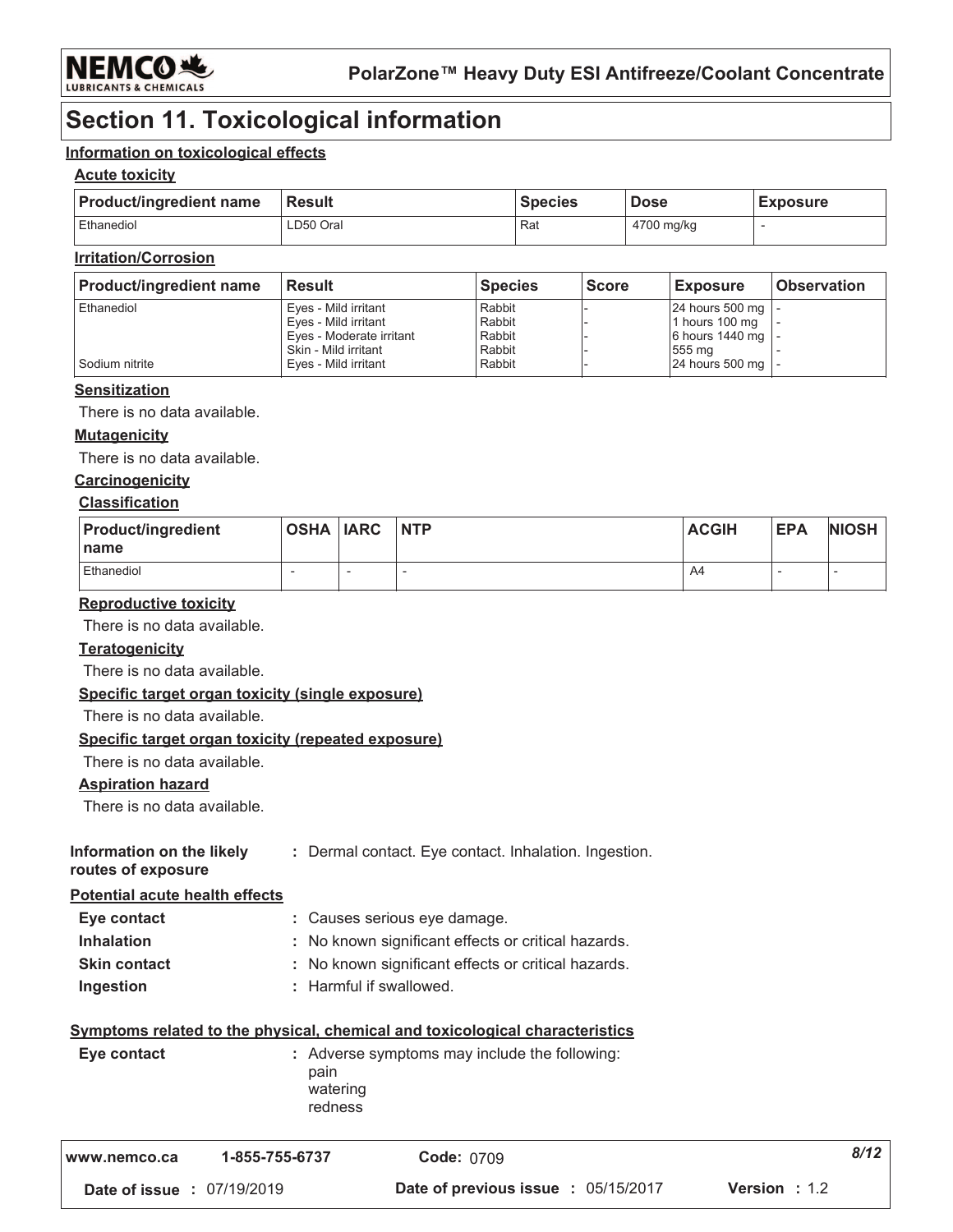

### **Section 11. Toxicological information**

| <b>Inhalation</b>   | : Adverse symptoms may include the following:<br>reduced fetal weight<br>increase in fetal deaths<br>skeletal malformations                                                          |
|---------------------|--------------------------------------------------------------------------------------------------------------------------------------------------------------------------------------|
| <b>Skin contact</b> | : Adverse symptoms may include the following:<br>pain or irritation<br>redness<br>blistering may occur<br>reduced fetal weight<br>increase in fetal deaths<br>skeletal malformations |
| Ingestion           | : Adverse symptoms may include the following:<br>stomach pains<br>reduced fetal weight<br>increase in fetal deaths<br>skeletal malformations                                         |

#### <u>**Delayed and immediate effects and also chronic effects from short and long term exposure</u></u>**

| <b>Short term exposure</b>              |                                                     |
|-----------------------------------------|-----------------------------------------------------|
| <b>Potential immediate</b><br>effects   | No known significant effects or critical hazards.   |
| <b>Potential delayed effects</b>        | : No known significant effects or critical hazards. |
| Long term exposure                      |                                                     |
| <b>Potential immediate</b><br>effects   | : No known significant effects or critical hazards. |
| <b>Potential delayed effects</b>        | : No known significant effects or critical hazards. |
| <b>Potential chronic health effects</b> |                                                     |
| General                                 | : No known significant effects or critical hazards. |
| Carcinogenicity                         | No known significant effects or critical hazards.   |
| <b>Mutagenicity</b>                     | No known significant effects or critical hazards.   |
| <b>Teratogenicity</b>                   | Suspected of damaging the unborn child.             |
| <b>Developmental effects</b>            | No known significant effects or critical hazards.   |
| <b>Fertility effects</b>                | Suspected of damaging fertility.                    |

#### <u>Numerical measures of toxicity</u>

#### <u>**<u>Acute toxicity estimates</u>**</u>

| <b>Route</b> | <b>ATE value</b> |
|--------------|------------------|
| Oral         | 548.25 mg/kg     |

| www.nemco.ca                      | 1-855-755-6737 | <b>Code: 0709</b>                          | 9/12                   |
|-----------------------------------|----------------|--------------------------------------------|------------------------|
| <b>Date of issue : 07/19/2019</b> |                | <b>Date of previous issue : 05/15/2017</b> | <b>Version</b> : $1.2$ |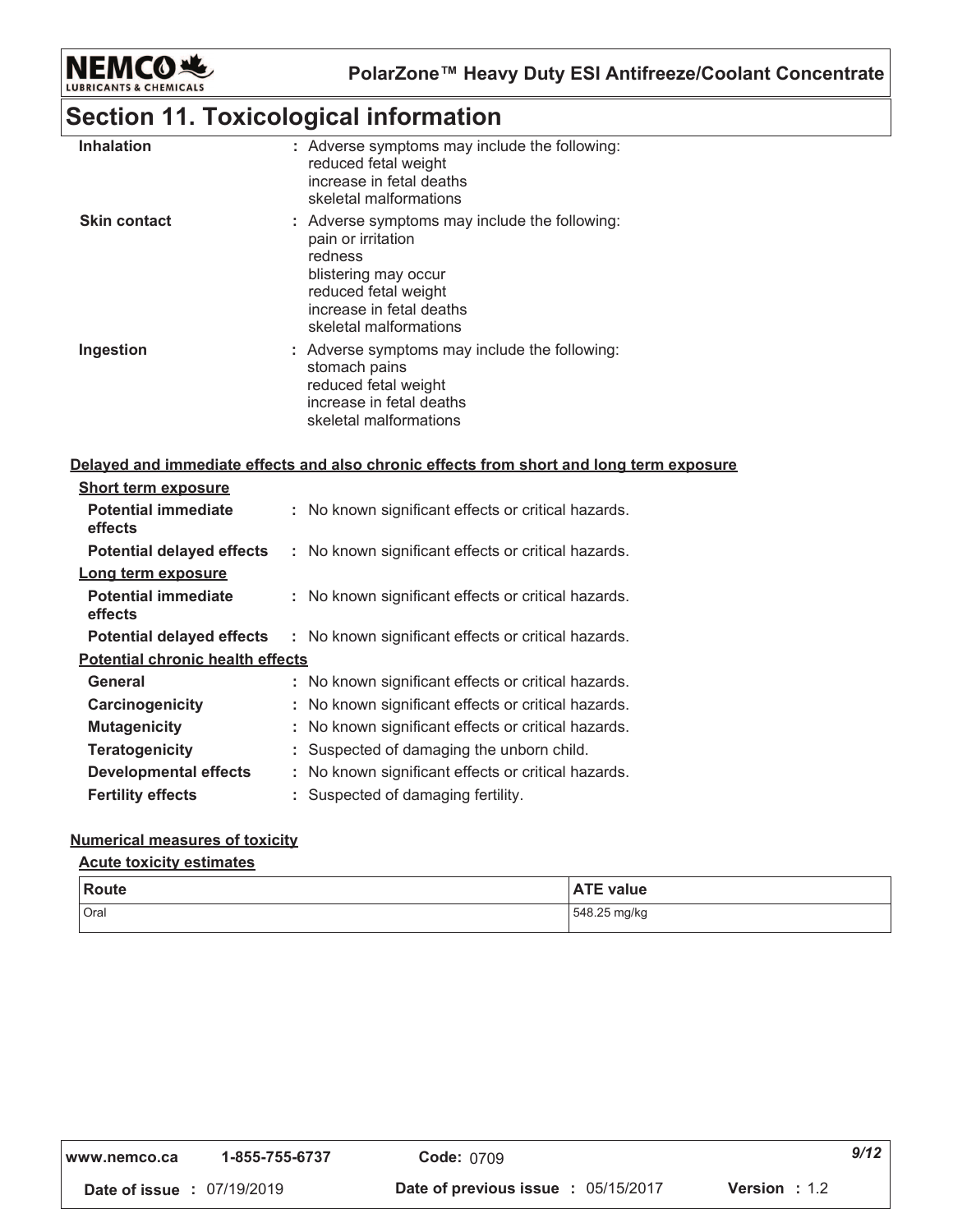

### **Section 12. Ecological information**

#### **Toxicity**

| <b>Product/ingredient name</b> | <b>Result</b>                                                                                                                                                                               | <b>Species</b>                                                                                                                                                                                                             | <b>Exposure</b>                                         |
|--------------------------------|---------------------------------------------------------------------------------------------------------------------------------------------------------------------------------------------|----------------------------------------------------------------------------------------------------------------------------------------------------------------------------------------------------------------------------|---------------------------------------------------------|
| Ethanediol                     | Acute LC50 6900000 µg/L Fresh water                                                                                                                                                         | Crustaceans - Ceriodaphnia dubia -<br>Neonate                                                                                                                                                                              | 48 hours                                                |
|                                | Acute LC50 41000000 µg/L Fresh water<br>Acute LC50 8050000 µg/L Fresh water                                                                                                                 | Daphnia - Daphnia magna - Neonate<br>Fish - Pimephales promelas                                                                                                                                                            | 48 hours<br>96 hours                                    |
| Sodium nitrite                 | Acute EC50 159000 µg/L Marine water<br>Acute EC50 1600000 µg/L Marine water<br>Acute LC50 1100 µg/L Fresh water<br>Acute LC50 0.16 µg/L Fresh water<br>Chronic NOEC 0.912 mg/L Marine water | Algae - Tetraselmis chuii<br>Algae - Tetraselmis chuii<br>Crustaceans - Cherax quadricarinatus<br>Fish - Ictalurus punctatus - Fingerling<br>Fish - Hippocampus abdominalis -<br>Juvenile (Fledgling, Hatchling, Weanling) | 72 hours<br>96 hours<br>48 hours<br>96 hours<br>35 days |

### **Persistence and degradability**

There is no data available.

#### **Bioaccumulative potential**

| <b>Product/ingredient name</b> | $\mathsf{Loa}\mathsf{P}_{\mathsf{ow}}$ | <b>BCF</b> | <b>Potential</b> |
|--------------------------------|----------------------------------------|------------|------------------|
| Ethanediol                     | $-1.36$                                |            | low              |
| Potassium 2-ethylhexanoate     |                                        | 2.96       | low              |
| Sodium nitrite                 | $-3.1$                                 |            | low              |

| <u>Mobility in soil</u>                                |                               |
|--------------------------------------------------------|-------------------------------|
| Soil/water partition<br>coefficient (K <sub>oc</sub> ) | : There is no data available. |

## **Section 13. Disposal considerations**

| <b>Disposal methods</b> | : The generation of waste should be avoided or minimized wherever possible.<br>Disposal of this product, solutions and any by-products should comply with the<br>requirements of environmental protection and waste disposal legislation and any<br>regional local authority requirements. Dispose of surplus and non-recyclable<br>products via a licensed waste disposal contractor. Waste should not be disposed of<br>untreated to the sewer unless fully compliant with the requirements of all authorities<br>with jurisdiction. Waste packaging should be recycled. Incineration or landfill<br>should only be considered when recycling is not feasible. This material and its<br>container must be disposed of in a safe way. Care should be taken when handling<br>empty containers that have not been cleaned or rinsed out. Empty containers or<br>liners may retain some product residues. Avoid dispersal of spilled material and |
|-------------------------|-------------------------------------------------------------------------------------------------------------------------------------------------------------------------------------------------------------------------------------------------------------------------------------------------------------------------------------------------------------------------------------------------------------------------------------------------------------------------------------------------------------------------------------------------------------------------------------------------------------------------------------------------------------------------------------------------------------------------------------------------------------------------------------------------------------------------------------------------------------------------------------------------------------------------------------------------|
|                         | runoff and contact with soil, waterways, drains and sewers.                                                                                                                                                                                                                                                                                                                                                                                                                                                                                                                                                                                                                                                                                                                                                                                                                                                                                     |

### **Section 14. Transport information**

|                                   | <b>TDG Classification</b>                                                  | <b>IMDG</b>                                                                                                                                    | <b>IATA</b>                                                                |
|-----------------------------------|----------------------------------------------------------------------------|------------------------------------------------------------------------------------------------------------------------------------------------|----------------------------------------------------------------------------|
| <b>UN number</b>                  | <b>UN3082</b>                                                              | <b>UN3082</b>                                                                                                                                  | <b>UN3082</b>                                                              |
| <b>UN proper</b><br>shipping name | ENVIRONMENTALLY HAZARDOUS<br>SUBSTANCE, LIQUID, N.O.S. (Sodium<br>nitrite) | ENVIRONMENTALLY HAZARDOUS<br>SUBSTANCE, LIQUID, N.O.S.<br>(Sodium nitrite). Marine pollutant<br>(Sodium 4(or 5)-methyl-1H-<br>benzotriazolide) | ENVIRONMENTALLY HAZARDOUS<br>SUBSTANCE, LIQUID, N.O.S. (Sodium<br>nitrite) |
|                                   |                                                                            |                                                                                                                                                |                                                                            |
| www.nemco.ca                      | 1-855-755-6737                                                             | <b>Code: 0709</b>                                                                                                                              | 10/12                                                                      |
| <b>Date of issue : 07/19/2019</b> |                                                                            | Date of previous issue : 05/15/2017                                                                                                            | <b>Version</b> : 1.2                                                       |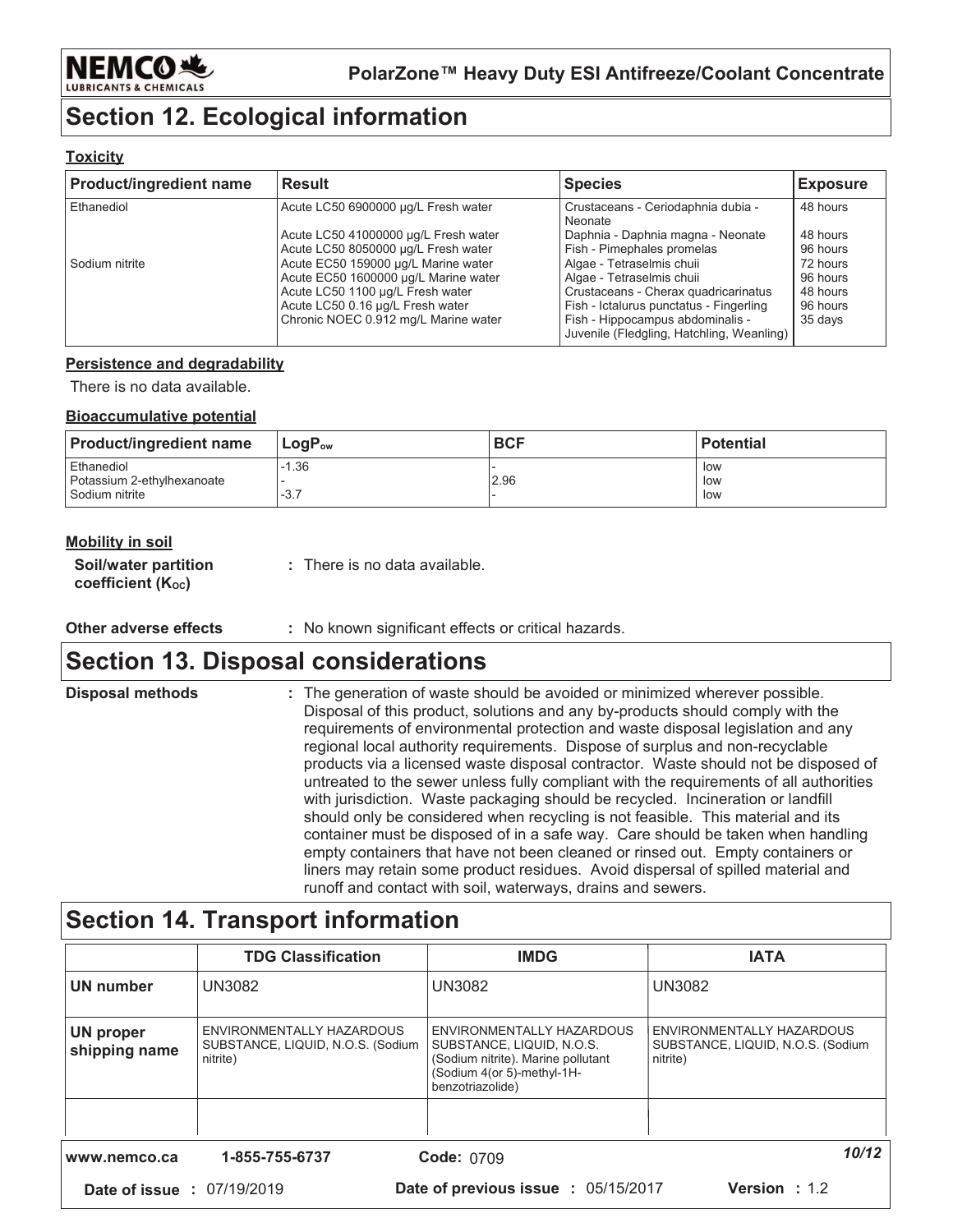

### **Section 14. Transport information**

| <b>Transport</b><br>hazard class(es) | 9                                                                                                                                                                                                                                                                                                                                                                                                                                    | 9<br>$\bigstar$                                                                                                                                                                                                                                                 | 9<br>¥2                                                                                                                                                                                                          |
|--------------------------------------|--------------------------------------------------------------------------------------------------------------------------------------------------------------------------------------------------------------------------------------------------------------------------------------------------------------------------------------------------------------------------------------------------------------------------------------|-----------------------------------------------------------------------------------------------------------------------------------------------------------------------------------------------------------------------------------------------------------------|------------------------------------------------------------------------------------------------------------------------------------------------------------------------------------------------------------------|
| Packing group                        | $\mathbf{III}$                                                                                                                                                                                                                                                                                                                                                                                                                       | $\mathbf{III}$                                                                                                                                                                                                                                                  | Ш                                                                                                                                                                                                                |
| <b>Environmental</b><br>hazards      | Yes.                                                                                                                                                                                                                                                                                                                                                                                                                                 | Yes.                                                                                                                                                                                                                                                            | Yes.                                                                                                                                                                                                             |
| <b>Additional</b><br>information     | Rev 1.2 Product classified as per Part<br>2 of the TDG Regulations: Section<br>2.1(a) a DG in the mixture is listed by<br>name in Sched 1 but in a conc. that<br>meets criteria in this Part for inclusion<br>in Class 9, PG III; 2.4 Environmentally<br>Hazardous Substance, Liquid, N.O.S;<br>2.43(b)(ii) Class 9 (UN number and<br>Shipping Name); 2.5.1 Special<br>Provision 16 Technical name (sodium<br>nitrite) cont'd below. | This product is not regulated as a<br>dangerous good when transported in<br>sizes of $\leq 5$ L or $\leq 5$ kg, provided the<br>packagings meet the general<br>provisions of 4.1.1.1, 4.1.1.2 and<br>4.1.1.4 to 4.1.1.8.<br><b>Emergency schedules F-A, S-F</b> | This product is not regulated as a<br>dangerous good when transported in<br>sizes of $\leq 5$ L or $\leq 5$ kg, provided the<br>packagings meet the general provisions<br>of 5.0.2.4.1, 5.0.2.6.1.1 and 5.0.2.8. |

Rev 1.2 Exemption(s) may be applied as per Part 1 of the TDG Regulations: 1.45.1 Marine Pollutants Exemption, no safety marks, applied to all pack sizes for land transport by vehicle/rail; Sched 2 Special Provision 99, no documents or safety marks, applied to all SMOC for land transport by vehicle/rail.

**AERG** : 171

Special precautions for user : Transport within user's premises: always transport in closed containers that are upright and secure. Ensure that persons transporting the product know what to do in the event of an accident or spillage.

### **Section 15. Regulatory information**

#### **Canadian lists**

| -----------------<br><b>Canada inventory (DSL</b><br><b>NDSL)</b> | : At least one component is not listed in DSL but all such components are listed in<br>NDSL. |
|-------------------------------------------------------------------|----------------------------------------------------------------------------------------------|
| <b>Canadian NPRI</b>                                              | : The following components are listed: Ethanediol                                            |
| <b>CEPA Toxic substances</b>                                      | : None of the components are listed.                                                         |

### **Section 16. Other information**

Procedure used to derive the classification

| <b>Classification</b>                             | <b>Justification</b> |
|---------------------------------------------------|----------------------|
| ACUTE TOXICITY (oral) - Category 4                | l Calculation method |
| SERIOUS EYE DAMAGE/ EYE IRRITATION - Category 1   | Calculation method   |
| TOXIC TO REPRODUCTION (Fertility) - Category 2    | l Calculation method |
| TOXIC TO REPRODUCTION (Unborn child) - Category 2 | Calculation method   |
| AQUATIC HAZARD (ACUTE) - Category 1               | Calculation method   |

| <u>History</u>         |                                                         |
|------------------------|---------------------------------------------------------|
| Date of issue          | : 07/19/2019                                            |
| Date of previous issue | : 06/30/2019                                            |
| <b>Version</b>         | $\pm$ 1.2                                               |
| <b>Prepared by</b>     | : KMK Regulatory Services Inc. (www.kmkregservices.com) |
|                        |                                                         |

Version 1.2: Section 14., 'Additional Information'. Revision date 7/19/19. Revision by M.Tooth, QHS Coordinator, Nemco Resources Ltd.

| l www.nemco.ca                    | 1-855-755-6737 | <b>Code: 0709</b>                          | 11/12                  |
|-----------------------------------|----------------|--------------------------------------------|------------------------|
| <b>Date of issue : 07/19/2019</b> |                | <b>Date of previous issue : 05/15/2017</b> | <b>Version</b> : $1.2$ |